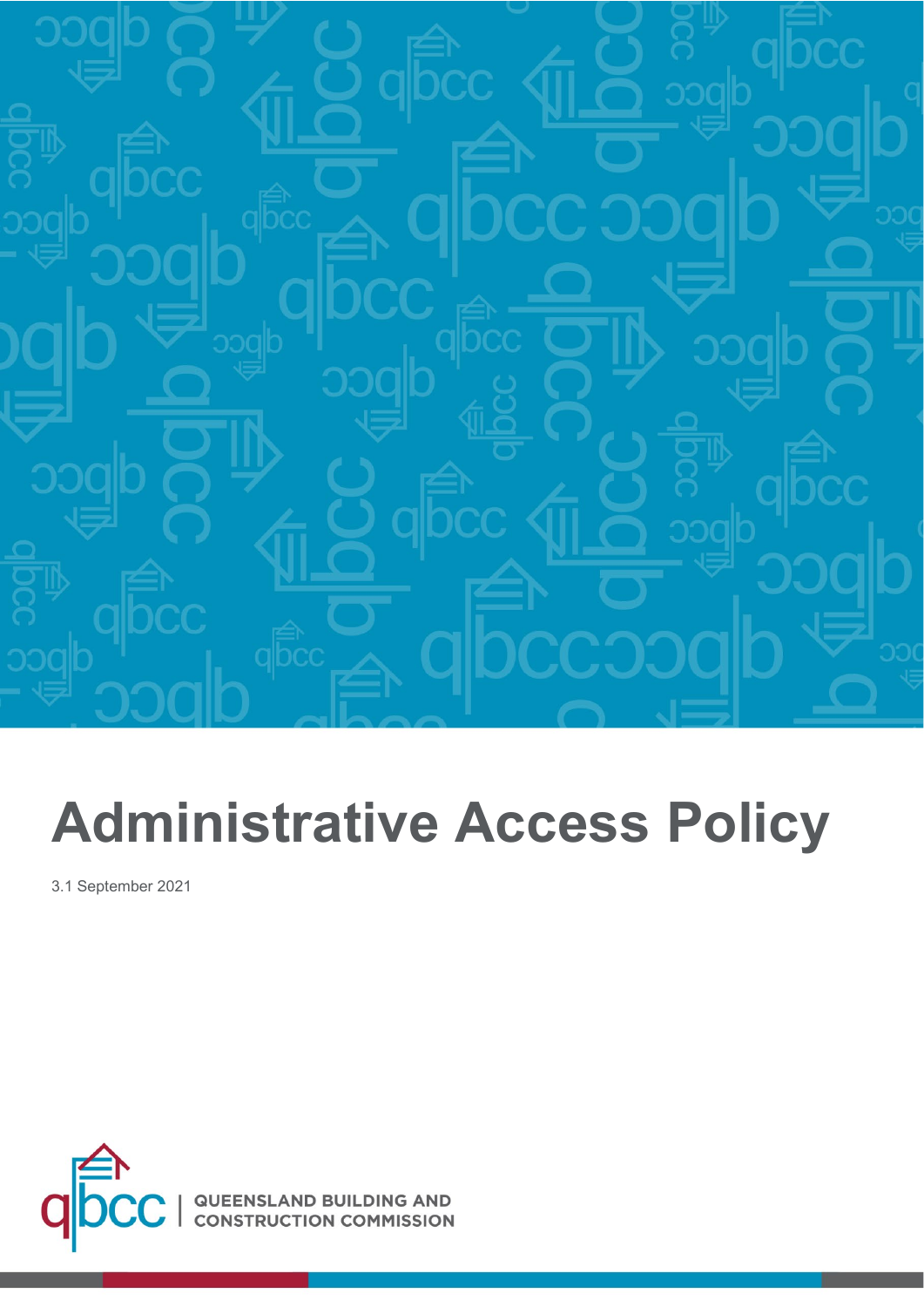# **CONTENTS**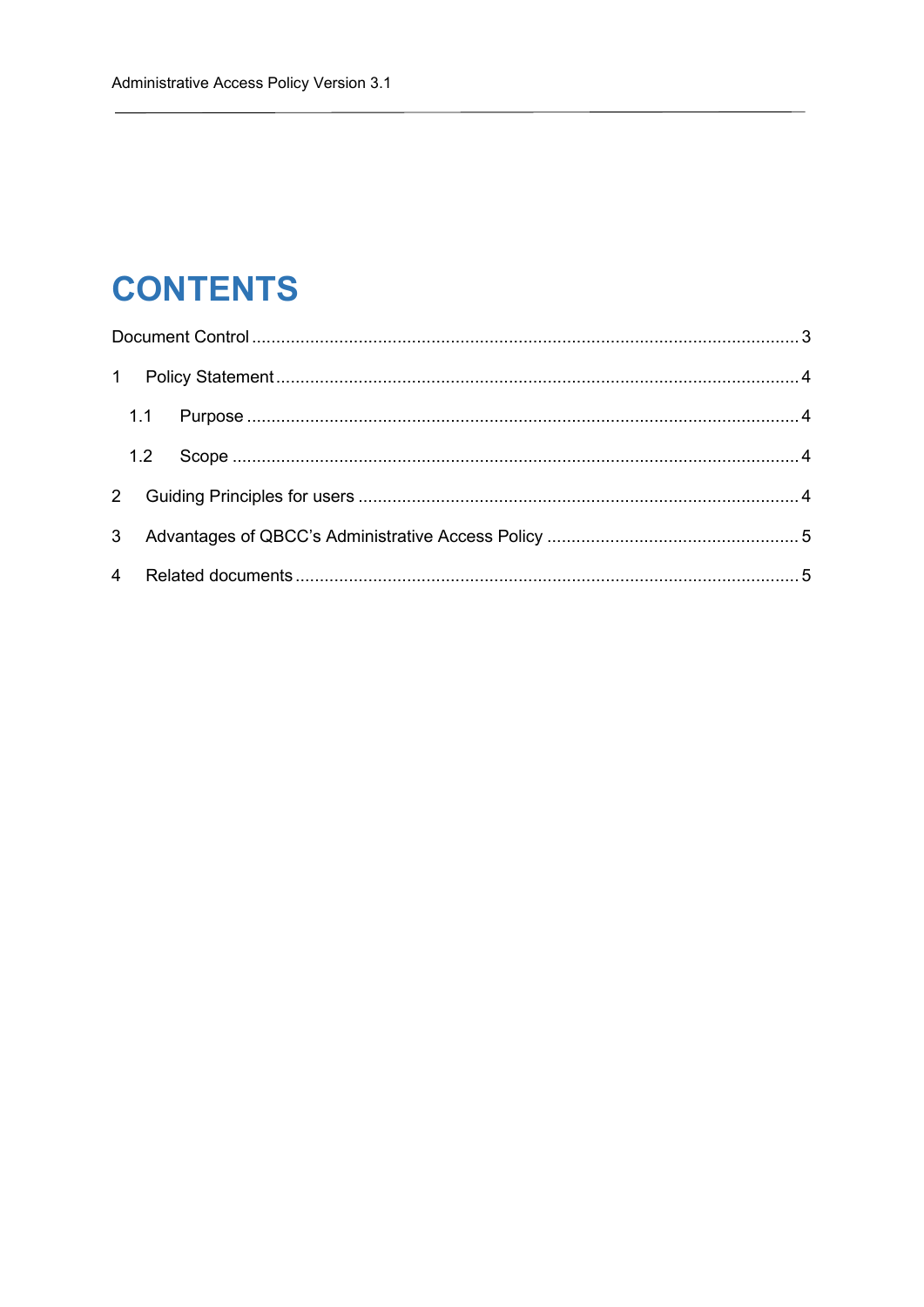# <span id="page-2-0"></span>**Document Control**

## **Document Information**

| Document owner | Manager Right to Information & Privacy |  |  |
|----------------|----------------------------------------|--|--|
| File name      | <b>Administrative Access Policy</b>    |  |  |
| Review period  | 12 months from Issue Date              |  |  |
|                |                                        |  |  |

### **Document History**

| <b>Version</b> | <b>Issue date</b> | <b>Changes</b>             |
|----------------|-------------------|----------------------------|
|                | 2009              | Created                    |
| 2.0            | December 2013     | Updated for change to QBCC |
| 3.0            | June 2018         | Reviewed                   |
| 3.1            | September 2021    | Reviewed, updated          |

#### **Document Review**

| Role           | <b>Name</b>    | Signature | <b>Date</b>    |
|----------------|----------------|-----------|----------------|
| Manager RTI/IP | Joan Middleton |           | September 2021 |

## **Document Approval**

| <b>Role</b>                         | <b>Name</b>            | <b>Signature</b> | <b>Date</b>    |
|-------------------------------------|------------------------|------------------|----------------|
| A/Director Legal<br><b>Services</b> | <b>Emily Plucknett</b> |                  | September 2021 |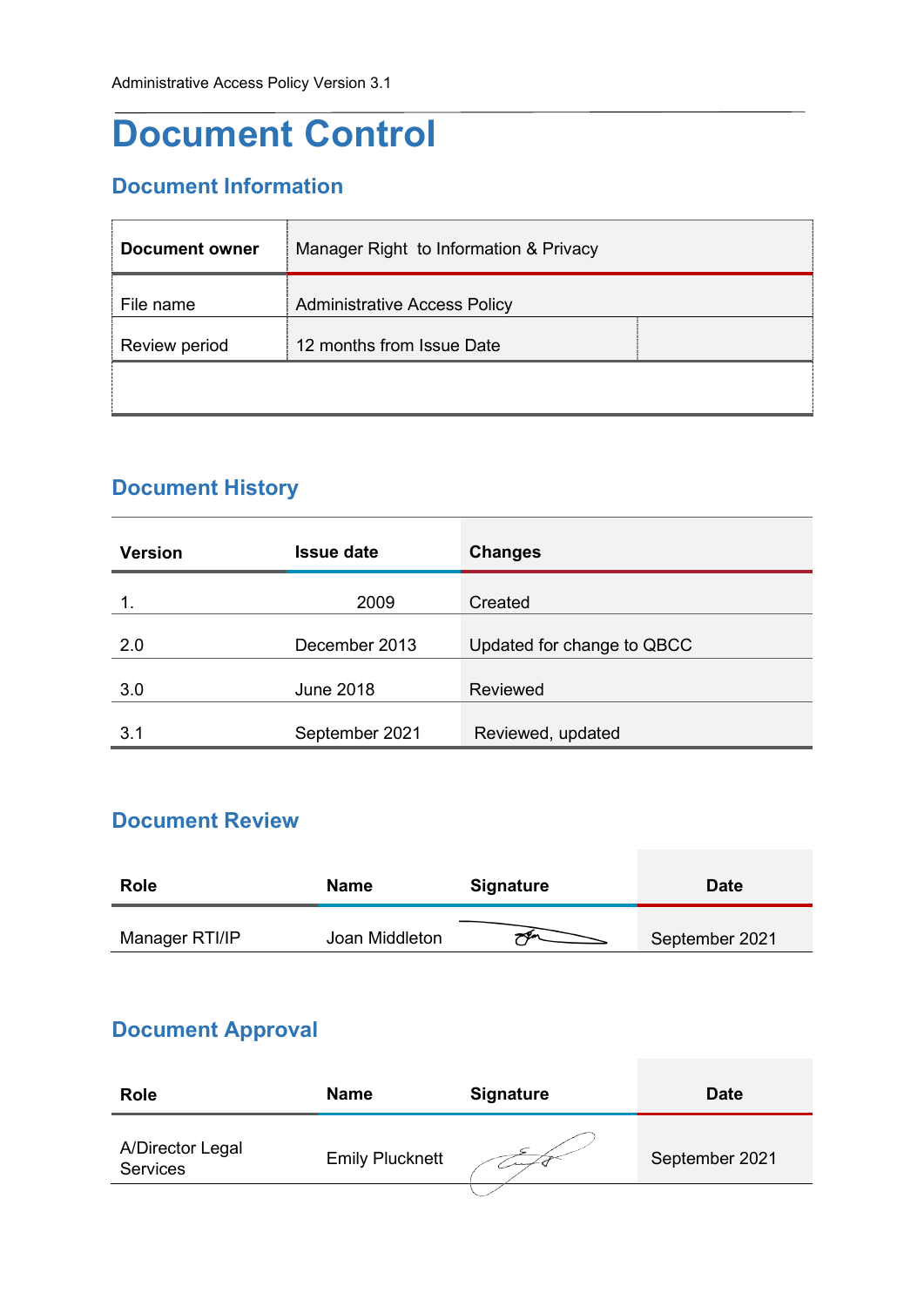## <span id="page-3-0"></span>1 Policy Statement

The QBCC Administrative Access Policy supports the proactive disclosure of information allowing the Queensland Building and Construction Commission (QBCC) to give access to certain types of information as a matter of course, without the need for a formal application under legislative schemes such as the *Right to Information Act 2009* (RTI Act) and *Information Privacy Act* 2009 (IP Act).

The Administrative Access Policy is generally discretionary, and applicants do not have the rights of review that are available under formal statutory access schemes. However, where it is decided that information cannot be released administratively, the person requesting it should be advised that they can apply for access under the RTI Act or IP Act. The Policy framework meets the requirements set out in the Information Privacy Principles and RTI Act.

#### <span id="page-3-1"></span>1.1 Purpose

To provide QBCC employees with information on the QBCC's Administrative Access Policy and their role and responsibility in ensuring adherence to the policy.

#### <span id="page-3-2"></span>1.2 Scope

The policy applies to all QBCC employees, including casual, temporary and contract staff in accordance with the requirements of the RTI Act, the IP Act and the QBCC Administrative Access Policy Guidelines.

## <span id="page-3-3"></span>2 Guiding Principles for users

The QBCC has established guidelines for external and internal customers, and an internal checklist for staff releasing specific commonly requested information. However, it is at the QBCC's discretion whether information is released under this policy. The QBCC Commissioner may use discretion to approve the release of a specific document in a particular matter.

The Administrative Access Policy, Guidelines and Administrative Access application form are available on the external website to assist the public to understand how the QBCC Administrative Access Scheme work and to apply for a copy of documents that meets the requirements of the AA policy.